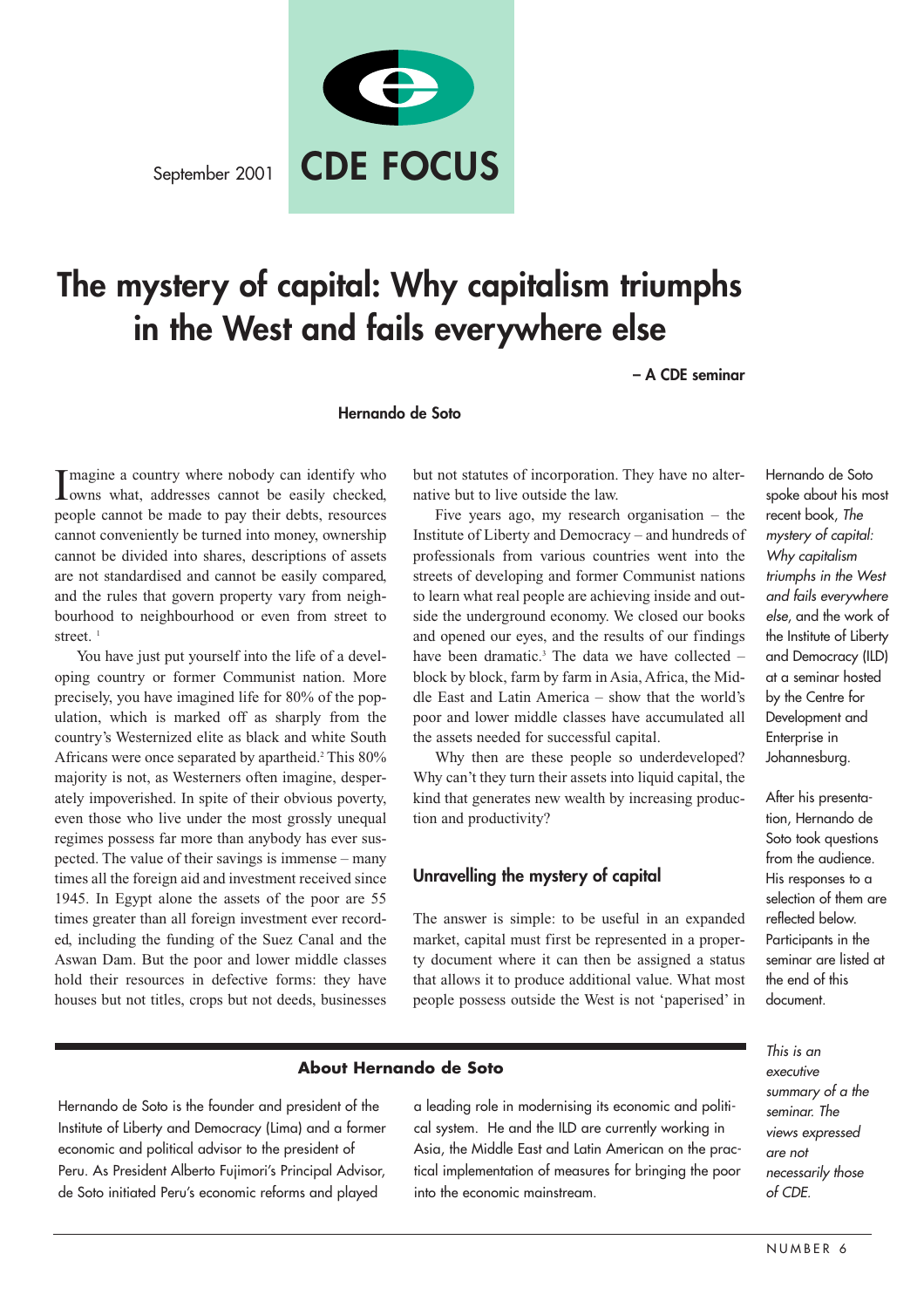such a way as to produce capital.<sup>4</sup> Because the rights to their possessions are not adequately documented, these assets cannot readily be turned into capital, traded outside of narrow local circles where people know and trust each other, used as collateral for a loan, and used as a share against an investment.

In the West every parcel of land, every building, every piece of equipment, or store of inventories is represented in a property document that is the visible sign of a vast hidden process that connects all these assets to the rest of the economy. Thanks to this representational process, assets can lead an invisible, parallel life alongside their material existence. Third world and former communist nations have been unable to give the overwhelming majority of their citizens access to this representational process.

The process within the formal property system that breaks down assets into capital is extremely difficult to visualise. It is hidden in thousands of pieces of legislation, statutes, regulations and institutions that govern the system. The genius of the West was to have created a system that allowed people to grasp with the mind values that human eyes could never see and to manipulate things that hands could never touch. It devised new ways to represent the invisible potential locked up in the assets we accumulate. The absence of this process in poorer regions of the world is not the consequence of some Western monopolistic conspiracy. It is rather that Westerners take this mechanism so completely for granted that they have lost all awareness of its existence.

#### **Money presupposes property**

Capital is now confused with money, which is only one of the many forms in which it travels. The mind wraps itself around 'money' more easily than 'capital'. But it is a mistake to equate capital with money. Money facilitates transactions, allowing us to buy and sell things, but it is not itself the progenitor of additional production. You need a property right before you can make money. Even if you loan money, the only way you can earn it is by loaning or investing it against some kind of property document that establishes your rights to principal and interests. To repeat: money presupposes property.

It is the unavailability of the essential representations of property that explains why people who have adapted every other Western invention, from the paper clip to the nuclear reactor, have not been able to produce sufficient capital to make their domestic capitalism work.

This is the mystery of capital. Solving it requires an understanding of why Westerners, by representing assets with titles are able to see and draw out capital from these.

#### **Getting perspective from the outside**

Anyone trapped inside such a legal morass would be hard-pressed to figure out how the system actually works. The only way to see it and understand how it functions and what effects it produces is from outside – from the informal 'extralegal' sector – which is where my colleagues and I do most of our research.<sup>5</sup>

Massive extralegality is not a new phenomenon; it is what always happens when governments fail to make the law coincide with the way people live and work. The ILD has been looking at the relationship between law and marginality for many years. My previous book *The Other Path: The invisible revolution in the third world* captured some of what we learnt. For example, a large informal economy covering 70-80% of the population does not mean that people are not entrepreneurial but rather that they do not – or cannot – operate within the legal system. We found daunting obstacles:

- in Peru, for a business to become legal took more than three hundred days, working six hours a day. The cost: thirty-two times the monthly minimum;
- in Haiti, obtaining a lease on government land a preliminary requirement to buying – takes 65 steps;
	- in Egypt, the person who wants to acquire and legally register a lot on a state-owned desert land must wend his way through at least 77 bureaucratic procedures at 31 public and private agencies. The process could take anything from 5 to 14 years. This perhaps explains why 4.7 million Egyptians have chosen to build their dwellings illegally.

Faced with obsolete requirements and legal obstacles, the poor develop an alternative extralegal economy using informal arrangements to protect their assets.

From my viewpoint in the extralegal sector, I have seen that the formal property systems of the West produce six effects that allow their citizens to generate capital. The incapacity elsewhere in the world to deploy capital stems from the fact that most of the people in the Third World and in former communist countries are cut off from these essential effects. The challenge these countries face is not whether they should produce or receive more money but whether they can understand the legal institutions and summon the political will necessary to build a property system that is accessible to the poor.

**It is a mistake to equate capital with money ... you need a property right before you can make money**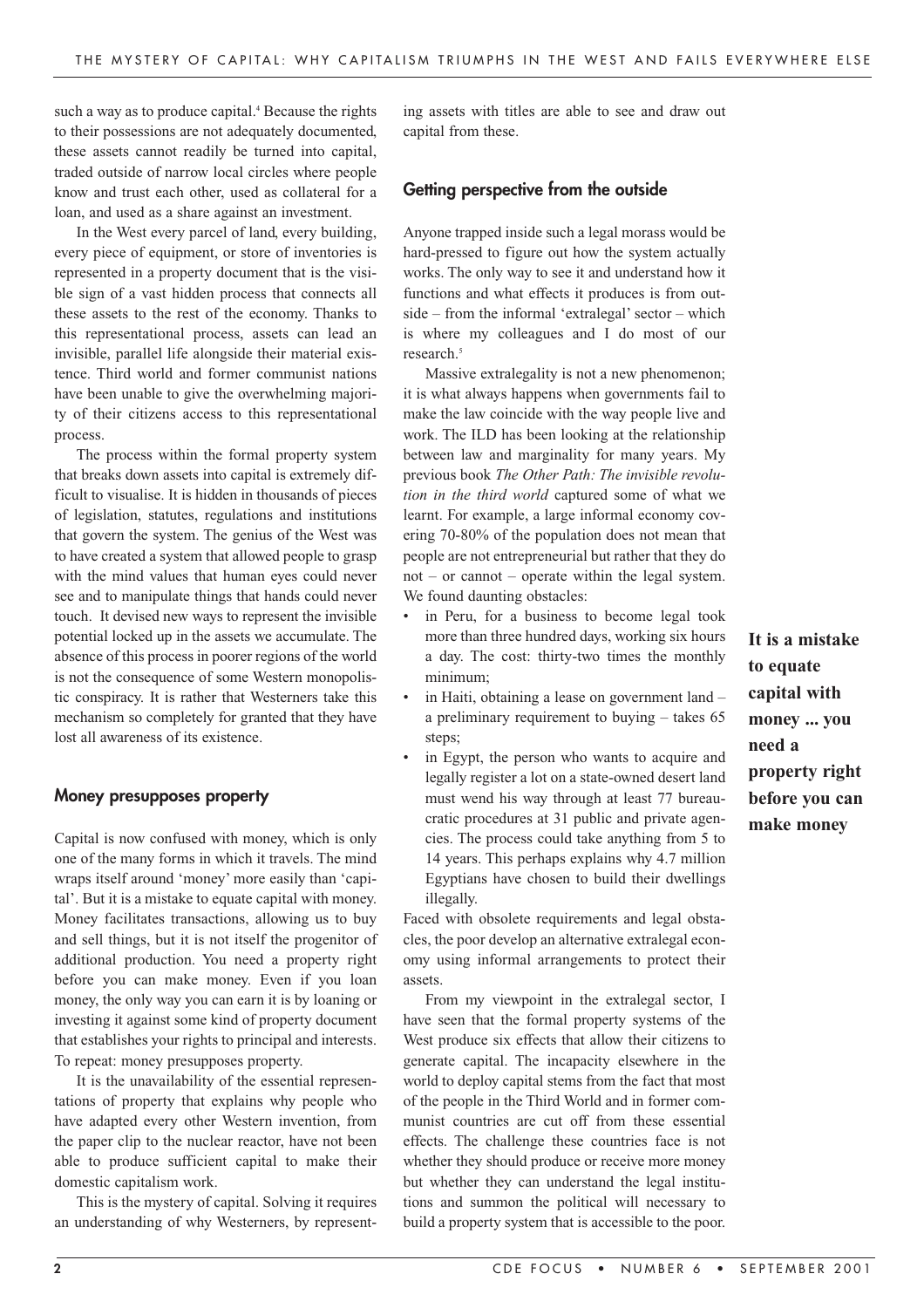# **The six effects of legal property rights**

#### 1. Fixing the economic potential of assets

Capitalism travels on paper, on plastic, it travels by representation. It travels not in real things but through an apparatus of laws that sets the rules of the game. Legal property gave the West the tools to produce surplus value over and above its physical assets. What creates capital in the West is an implicit process buried in the intricacies of its formal property systems that provides the process, the forms, and the rules that fix assets in a condition that allows us to realise them as active capital. Formal property records and titles thus represent our shared concept of what is economically meaningful about any asset. They capture and organise all the relevant information required to conceptualise the potential value of an asset and so allow us to control it. Any asset whose economic and social aspects are not fixed in a formal property system is extremely hard to move in the market.

The crucial point to understand is that property is not a physical thing that can be photographed or mapped. It is not a primary quality of assets but the legal expression of an economically meaningful consensus about assets and how they should be held, used and exchanged. Many of the things we do with our assets are not concerned with the physical objects, but through their representation in the form of property titles or shares that allow one to manage the values related to those assets, leverage it and multiply it many times over. Property is the realm where we identify and explore assets, combine them, and link them to other assets. Law is the instrument that fixes and realises capital. In the West, the law is less concerned with representing the physical reality of buildings or real estate than with providing a process or rules that will allow society to extract surplus value from these assets.

Walk down the streets in Lima and in New York: in both cases you see buildings, factories, people working – on different scales maybe. If you look closely at what is happening, American buildings seem to have a parallel invisible life which buildings in Lima do not have.

Assets in developing and former communist countries primarily serve immediate physical purposes: houses are used for shelter; parcels of land are tilled, sowed and harvested; merchandise is bought and sold. But in the United States and Europe, the same assets lead a parallel life as capital outside the physical world. For example, they're acting as collateral, as equity that is the basis for issuing shares against investment, as guarantees for credit, as addresses that are very precise and make

people accountable so you can supply them with electricity and water, for which they receive bills that they pay.

Why can't buildings and land elsewhere in the world also lead this parallel life? What detaches value from a simple house and fixes it in a way that allows us to realise it as capital? What is it that fixes the potential of an asset so that it can put additional production into motion?

We made a list of a hundred things that a building does in the US that it does not do in Latin America. We came to define that as capital. Like energy, capital is a dormant value. Bringing it to life requires us to go beyond looking at our assets as they are to actively thinking about them as they could be. The term 'capital' must do two jobs simultaneously, capturing not only the physical dimension of assets but also their potential to generate surplus value. When a building does not have that additional life, it is 'dead capital' – it's an asset but it does not have this parallel life. Poor people might own the asset but they cannot make its value work for them. If you do not have this parallel life to the physical life of the assets you do not have a capitalist world. Without formal property to extract their economic potential and convert it into a form that can be easily transported and controlled, the assets of developing and former communist countries are like water in a lake high in the Andes – an untapped stock of potential energy.

In the case of Latin America we privatised state corporations as part of the 'Washington consensus' of the 1990s. When trying to privatise the Peruvian telephone company, worth \$53million dollars on the Lima stock exchange, we found that nobody wanted to buy it. People do not buy companies, telephones, buildings, what they want to buy are the shares or property title of the company. We had to hire British merchant bankers, talk to people who buy telephone companies and learn about what makes a good title. In the end we retitled all our state companies according to standards, customs and procedures that purchasers would understand. We ended up privatising the Peruvian Telephone Company and selling it three years later (after spending \$20million) for \$2billion dollars, 37 times its original value. That's capital. Capital is all those hidden values and assets that come through understanding that the telephone company is more than just wires and bricks.

# 2. Integrating dispersed information into one system

The reason capitalism has triumphed in the West while sputtering in the rest of the world, is because

**Even those who live under the most grossly unequal regimes possess far more than anybody has ever suspected**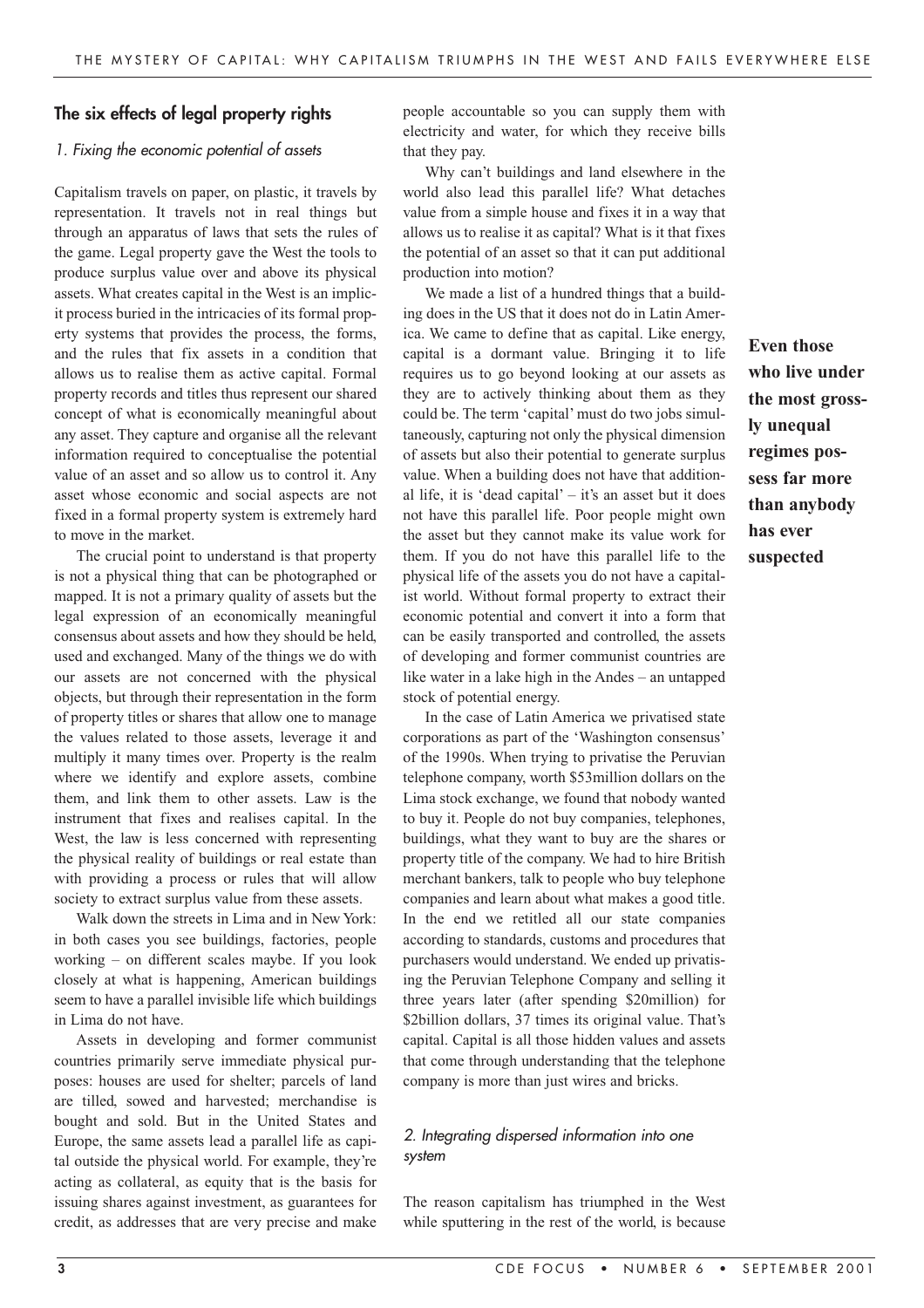most of the assets in Western nations have been integrated into a formal representational system. For Westerners today, there is only one  $law - the$ official one. Yet the West's reliance on an integrated property system is a phenomenon of at most the last two hundred years. Integrated property systems appeared only about a hundred years ago; Japan's integration happened little more than fifty years ago. Diverse informal property arrangements were once the norm in every nation. The reason it is hard to follow the history of the integration of widespread property systems is that the process took place over a very long time.

This integration did not happen casually. Over decades in the nineteenth century, politicians, legislators and judges pulled together the scattered facts and rules that had governed property throughout cities, villages, buildings and farms and integrated them into one system. This 'pulling together' of property representations, a revolutionary moment in the history of developed nations, deposited all the information and rules governing the accumulated wealth of their citizens into one knowledge base. Before that moment, information about assets was far less accessible. Every farm or settlement recorded its assets and the rules governing them in rudimentary ledgers, symbols, or oral testimony. But the information was atomised, dispersed and not available to any one agent at any given moment. For knowledge to be functional, advanced nations had to integrate into one comprehensive system all their loose and isolated data about property.

Western law was built by discarding what was not useful and enforceable, and absorbing what worked. Standardised and universally available property information means that what owners can do with their assets benefits from the collective imagination of a larger network of people. As a result of integration, citizens in advanced nations can obtain descriptions of the economic and social qualities of any available assets without having to see the asset itself. They no longer need to travel around the country to visit each and every owner and their neighbours; the formal property system lets them know what assets are available and what opportunities exist to create surplus value. Consequently, an asset's potential has become easier to evaluate and exchange, enhancing the production of capital.

Developing and former communist nations have not done this. In all the countries I have studied, I have never found just one legal system but dozens or even hundreds, managed by all sorts of organisations, some legal, others extralegal, ranging from small entrepreneurial groups to housing organisations. All the separate, loose extralegal property arrangements characteristic of most Third World and former communist nations must be woven into a single system from which general principles of law can be drawn. In short, many social contracts 'out there' must be integrated into one, all-encompassing social contract.

# 3. Making people accountable: The mixed blessing of formal property systems

Western nations' repect for property and related transactions is hardly encoded in their citizens' DNA. It is rather the result of having enforceable formal property systems. The integration of all property systems under one formal property law shifted the legitimacy of the rights of owners from the politicised context of local communities to the impersonal context of law. By transforming people with property interests into accountable individuals, formal property created individuals from masses. People no longer needed to rely on neighbourhood relationships or make local arrangements to protect their rights to assets.

Once inside a formal property system, however, owners lose their anonymity. By becoming inextricably linked to real estate and businesses that could be easily identified and located, people forfeited the ability to lose themselves in the masses. This anonymity has practically disappeared in the West. People who are part of a formal property system have addresses, credit records and identifiable assets. A westerner who does not honour his debts can be identified and blacklisted; the bailiffs know where to find him, and what to seize. So, there are powerful incentives to play by the rules.

Essentially, the formal property systems of the West have bestowed mixed blessings. Although they provided hundreds of millions of citizens with a stake in the capitalist game, what made this stake meaningful was that it could be lost. A great deal of the power of legal property comes from the accountability it creates, from the constraints it imposes, the rules it spawns, and the sanctions it can apply.

The lack of legal property explains why citizens in developing and former communist nations cannot make profitable contracts with strangers, cannot get credit, insurance, or utilities services: they have no property to lose. Because they have no legal property to lose, they are taken seriously as contracting parties only by their immediate family and neighbours. People with nothing to lose are trapped in the grubby basement of the precapitalist world.

**Legal property gave the West the tools to produce surplus value over and above its physical assets**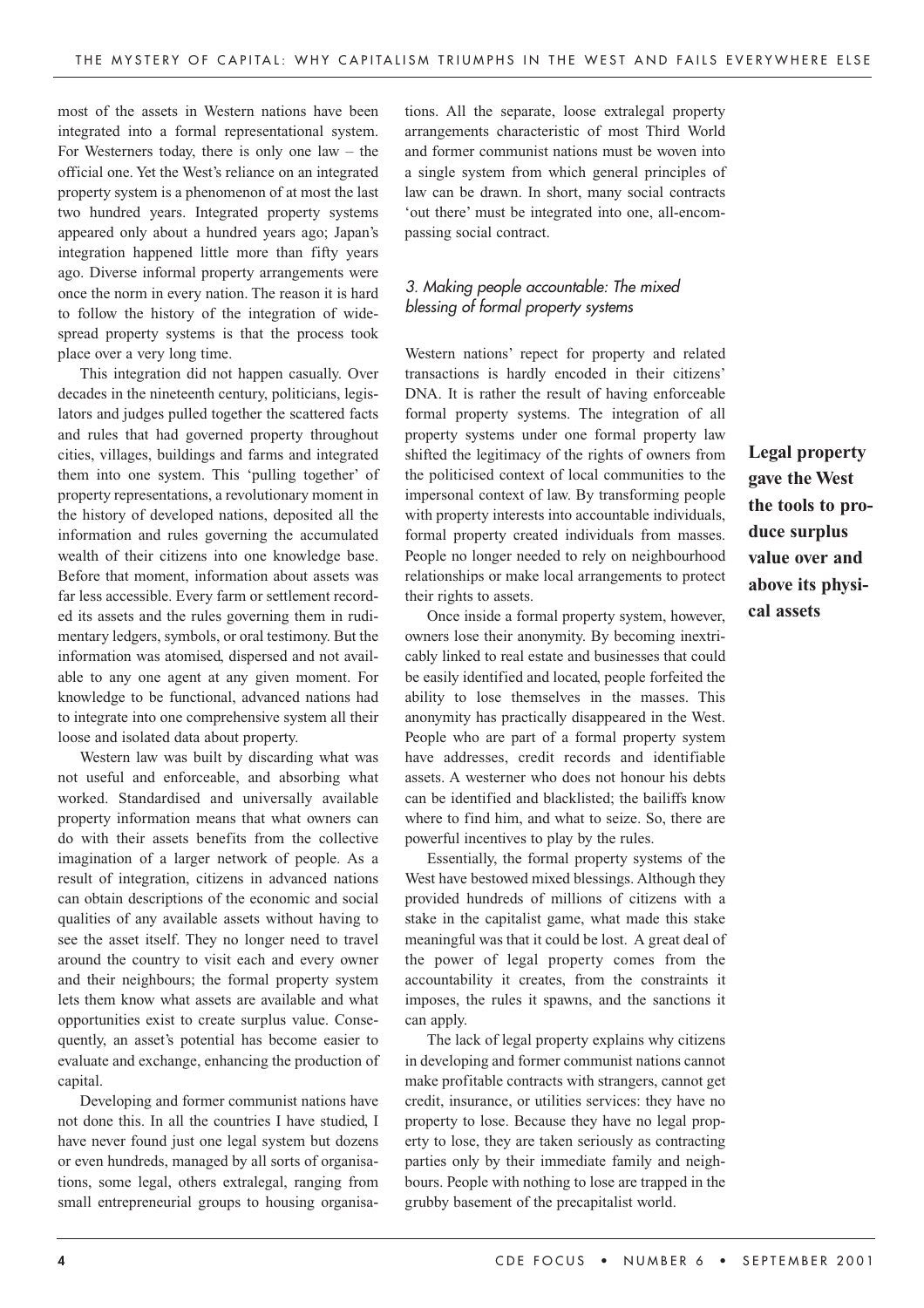#### 4. Making assets fungible

One of the most important things a formal property system does it transform assets from a less accessible condition to a more accessible condition, so that they can do additional work. By uncoupling the economic features of an asset from its rigid, physical state, representation makes the asset 'fungible' – able to be fashioned to suit various transactions.

Representation enables one to divide assets without touching them. A factory or telephone company may be an indivisible unit in the real world, but in the conceptual universe of formal property representation it can be subdivided into any number of portions. My credit card is uncoupled from the savings that I have in Peru, now it travels in plastic. Citizens of advanced nations are able to split most of their assets into shares, each of which can be owned by different people, with different rights, to carry out different functions. Thanks to formal property, a single factor can be held by countless investors, who can divest themselves of their property without affecting the integrity of the physical asset. Westerners can adapt their assets to any economic circumstance to produce continually higher valued mixtures, whereas their Third World counterparts remain trapped in the physical world of rigid, nonfungible forms.

#### 5. Networking people

Formal property law enables people to do business with strangers. By making assets fungible, by attaching owners to assets, assets to addresses, and ownership to enforcement, and by making information on the history of assets and owners easily accessible, formal property systems converted the citizens of the West into a network of individually identifiable and accountable business agents.

Extralegal property arrangements characteristic of many developing and former communist countries are often dispersed among dozens, sometimes hundreds of communities; who owns what, for example, is known only to insiders or neighbours. Consequently, what people in those countries can do with their property is limited to the imaginations of the owners and their acquaintances. By contrast, integrated legal property systems destroyed most closed groups while inviting the creation of a larger network where the potential to co-operate and create capital increased substantially. Properly understood and designed, a property system creates a network through which people can assemble their assets into more valuable contributions.

#### 6. Protecting transactions

One important reason why the western formal property system works like a network is that all the property records (titles, deeds, securities, and contracts that describe the economically significant aspects of assets) are continually tracked and protected. Public record keepers administer the files that contain all the economically useful descriptions of assets, whether land, buildings, chattels, ships, industries, mines, or airplanes. These files will alert anyone eager to use an asset about things that may restrict or enhance its realisation, such as encumbrances, easements, leases, arrears, bankruptcies and mortgages.

In addition to public record-keeping systems, many other private services have evolved to assist parties in fixing, moving, and tracking representations so that they can easily and securely produce surplus value. These include private entities that record transactions, escrow and closing organisations, abstractors, appraisers, title and fidelity insurance firms, mortgage brokers, trust services and private custodians of documents. Security is principally focused on producing trust in transactions so that people can more easily make their assets lead a parallel life as capital.

The Western emphasis on the security of transactions allows citizens to move large amounts of assets with very few transactions. How else can we explain that in developing and former communist nations people are still taking their pigs to market and trading them one at a time, as they have done for thousands of years, whereas in the West, traders take representations of their rights over pigs to market? Traders at the Chicago commodities exchange, for example, deal through representations, which give them more information about the pigs they are trading than if they could physically examine each pig. They are able to make deals for huge quantities of pigs with little concern about the security of transactions.

Formal property's contribution to mankind is not the protection of ownership; squatters, housing organisations, mafias, and even primitive tribes manage to protect their assets quite efficiently. Property's real breakthrough is that it radically improved the flow of communication about assets and their potential. It also enhanced the status of their owners, who became economic agents able to transform assets within a broader network, significantly reducing transaction costs of mobilising and using assets.

Many title systems in developing nations fail to produce capital because they do not acknowledge **In developing and former communist nations people are still taking their pigs to market and trading them one at a time. In the West, traders take representations of their rights over pigs to market**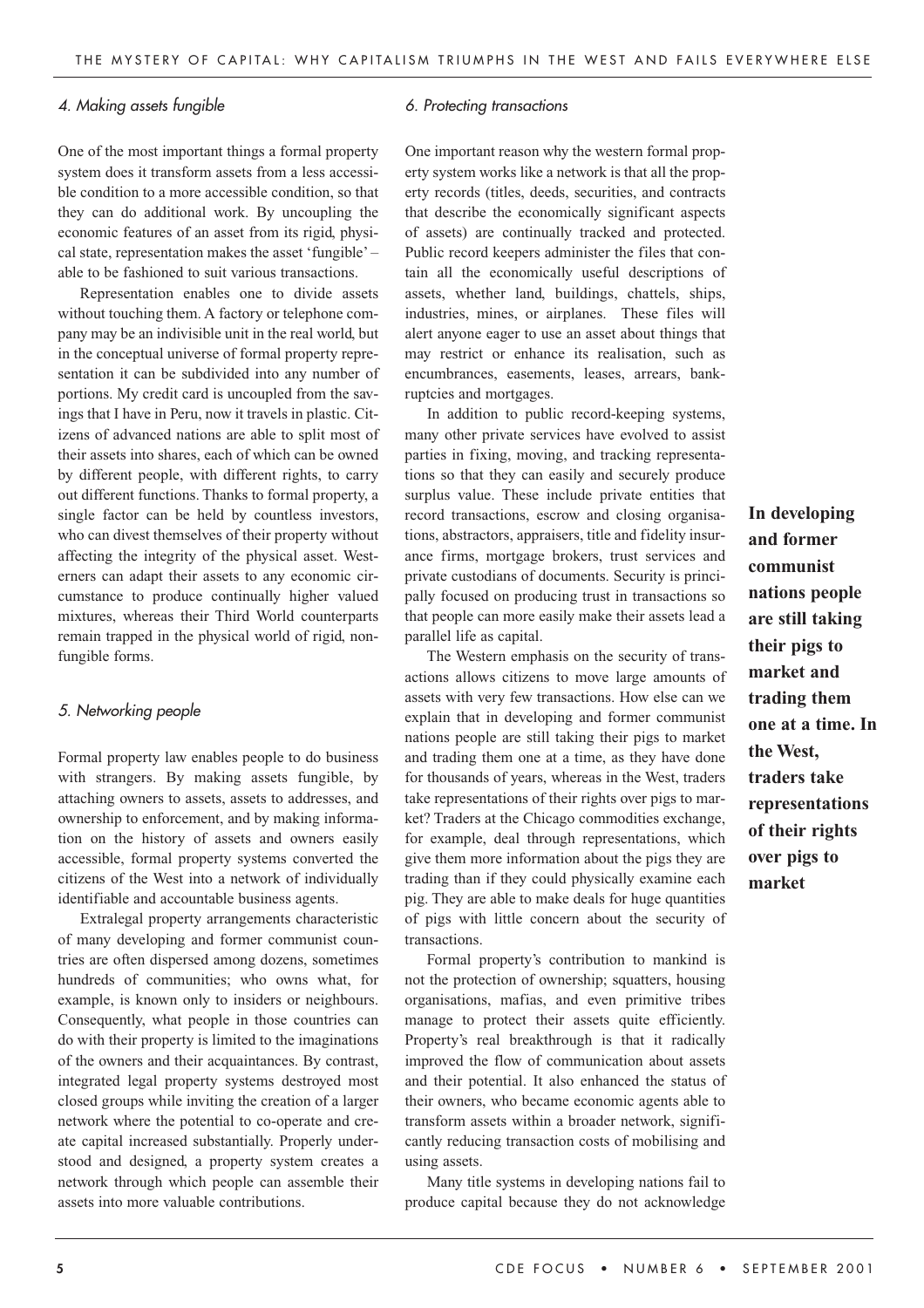that property can go way beyond ownership. These systems function purely as an ownership inventory of deeds and maps standing in for assets, without allowing for the additional mechanisms required to create a network where assets can lead a parallel life as capital. In these countries, the law and official agencies are trapped by early colonial and Roman law, which tilt toward protecting ownership. In effect, they have become custodians of the wishes of the dead. This may explain why most of the assets in developing and former communist countries have slipped out of the formal legal system in search of mobility; while the creation of capital in western property happens so easily.

Cut off from these essential six effects of property, most people in developing and former communist nations cannot insert their assets into the legal property system, no matter how hard they try, and end up holding their assets extralegally. Those who can afford expert lawyers, insider connections and the patience required to navigate the red tape of their property system are only a tiny minority. The great majority cannot get the fruits of their labour represented by the formal property system. So, in developing countries capitalism becomes like a private club open only to a privileged few, which enrages the billions standing outside looking in. In such cases the law is not on the side of people, it's a law that helps the established capitalism of the few, an elite and not the majority. This capitalist apartheid will inevitably continue until we all come to terms with the critical flaw in many countries' legal and political systems that prevents the majority from entering the formal property system. This leads me to talk about the process of 'discovering the law'.

# **Discovering the law: Listening to the 'barking dogs'**

For property law to be respected, it has to reflect what is happening on the ground and include as many people as possible. Governments must uncover the existing social contracts on property established by the poor and integrate them into the official law. Once governments have uncovered information on existing social contracts, they can begin the work of organising the contracts into formal statutes, comparing informal arrangements with existing formal law, and deciding how each has to be adjusted to build a common regulatory framework for all citizens. How can this be accomplished? How can governments find out what the extralegal property arrangements are?

That was precisely the question that was put to me by five members of the Indonesian cabinet. Fearing that I would lose my audience if I went into a drawn-out technical explanation on how to structure a bridge between the extralegal and legal sectors, I came up with another way, an Indonesian way, to answer their question. I told them about my experience of strolling through the rice fields in Bali. I had no idea where the property boundaries were. But the dogs knew. Every time I crossed from one farm to another, a different dog barked. Those Indonesian dogs may have been ignorant of formal law, but they were positive about which assets their masters controlled.

I told the ministers the Indonesian dogs had the basic information they needed to set up a formal property system. By travelling their city streets and countryside and listening to the barking dogs, they could gradually work upward, through the vine of extralegal representations dispersed throughout their country, until they made contact with the ruling social contract. 'Ah' responded one of the Ministers, '*jukum adat*!' (the people's law)

Discovering 'people's law' is how western nations have built their formal property systems. The law that prevails today in the West did not come from dusty tomes or official government statute books. It is a living entity, born in the real world and bred by ordinary people long before it got into the hands of professional lawyers. The law had to be discovered before it could be systematised.

Any government that is serious about reengineering the ruling informal agreements into one national formal property social contract needs to listen to its 'barking dogs'. To integrate all forms of property into a unified system, governments must find out how and why the local conventions work and how strong they actually are. It is up to government to find out what these extralegal arrangements are and then to find ways to integrate them into the formal property system. They will not be able to do that by hiring lawyers in high-rise offices in Delhi, Jakarta or Moscow to draft new laws. They will have to go out into the streets and roads and listen to the 'barking dogs'. This involves carrying out original research: reformers have to put themselves in the shoes of the poor and walk their streets. Official statistics do not contain the information they need. The failure to do so explains why past attempts at legal change in developing and former communist countries have not worked.

My colleagues and I have found that the social contracts of the extralegal sector are not merely implied social obligations that can be inferred from societal behaviour; they are also arrangements that are explicitly documented by real people. As a

**People with nothing to lose are trapped in the grubby basement of the precapitalist world**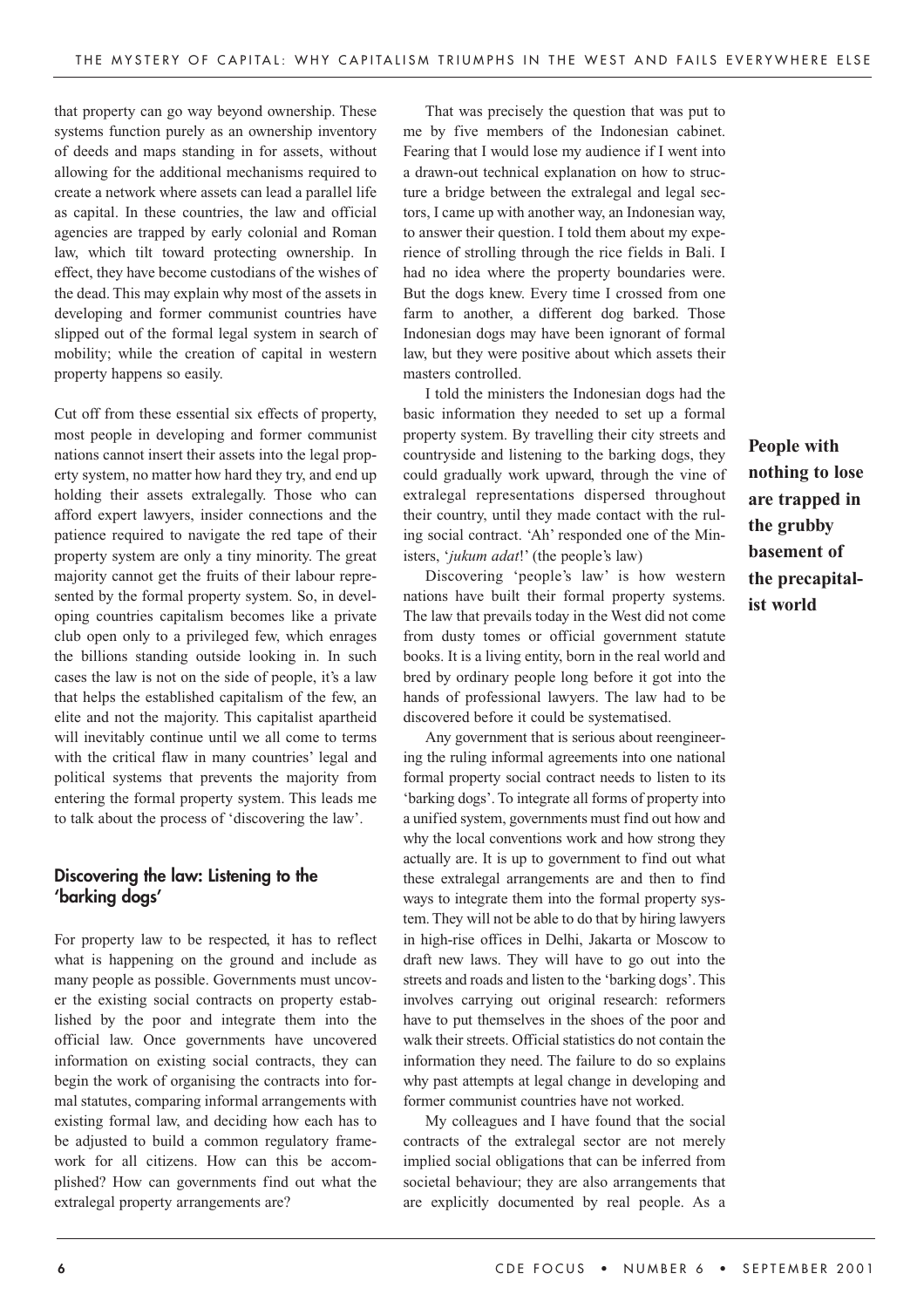result, these extralegal social contracts can actually be touched, and they can also be assembled to build a property and capital formation system that will be recognised and enforced by society itself. People have created their own law, way before we get there. You need to find out what are the deals being made in the black market by common people. The fact that they are not structured formally does not mean that they do not exist. The role of the reformer is to find the common denominators and restructure the system to deal with the sources of law that come up from the bottom. That's how you can create a capitalist system.

# **The politics of reform**

Emancipating people from bad law is a political job and implementing major legal change carries a political responsibility:

- Small but powerful vested interests mostly represented by the countries' best commercial lawyers – are likely to oppose change unless they are convinced otherwise. Bringing wellconnected and moneyed people onto the bandwagon requires not consultants committed to serving their clients but talented politicians committed to serving their people;
- Creating an integrated system is not about drafting laws and regulations that look good on paper but rather about designing norms that are rooted in people's beliefs and are thus more likely to be obeyed. Being in touch with real people is a politician's task;
- Prodding underground economies to become legal is a major political sales job. Governments must convince poorer citizens – who mistrust government and survive on tight parochial arrangements – and some of the mafias who protect them to buy an entry ticket into a much bigger and looser game. Governments must also convince influential leftists, who in many coun-

tries are close to the grassroots, that enabling their constituencies to produce capital is the best way to help them. Governments need to make a strong case that a redesigned, integrated property system is less costly, more efficient and better for the nation than the existing anarchical arrangements.

Without succeeding on the legal and political fronts, no nation can overcome the legal apartheid between those who can create capital and those who cannot. The promoters of capitalism, still arrogant in their victory over communism, have yet to understand that their macro-economic reforms are not enough. Globalization is occurring because developing and former communist nations are opening up their once protected economies, stabilizing their currencies, and drafting regulatory frameworks to enhance international trade and private investment. All of this is good. What is not so good is that these reforms assume that these countries' populations are already integrated into the legal system and have the same ability to use their resources in the open market. They do not.<sup>6</sup> Imitating capitalism by importing McDonald's and Blockbuster franchises, is not enough to create wealth. What is needed is capital, and this requires a complex and mighty system of legal property that we have all taken for granted. Without formal property, no matter how many assets they accumulate or how hard they work, most people will not be able to prosper in a capitalist society. They will continue to remain beyond the radar of policymakers, out of the reach of official records, and thus economically invisible.

The former communist nations and the Third World are exactly where Europe, Japan and the United States were a couple of hundred years ago. Like the West, they must identify and gather up the existing property representations scattered throughout their nations and bring them into one integrated system to give the assets of all their citizens the fungibility, bureaucratic machinery, and networks required to produce capital.

**People have created their own law.You need to find out what are the deals being made ...by common people** 

## **Macroeconomic stabilisation programmes must not forget the poor**

Hernando de Soto argues that 'The challenge to leaders in developing and former Communist nations, from Russia's President Vladimir Putin to South Africa's President Thabo Mbeki, is to address the fact that most of the citizens they govern do not have property rights. They have to face the fact that macroeconomic stabilisation programmes that their governments have carried out have performed only a fraction of the work required to create a democratic market economy. The fundamental shortcoming of

these macro economic programmes is that they forgot to focus on the poor. The time has come to take the issue of the poor away from the charitable agendas of the first ladies and insert it into the working agendas of the heads of states. As capitalism falters in five sixths of the world, the time is ripe to take the subject of property away from conservative legal establishments and put it in the hands of politicians committed to progress'.7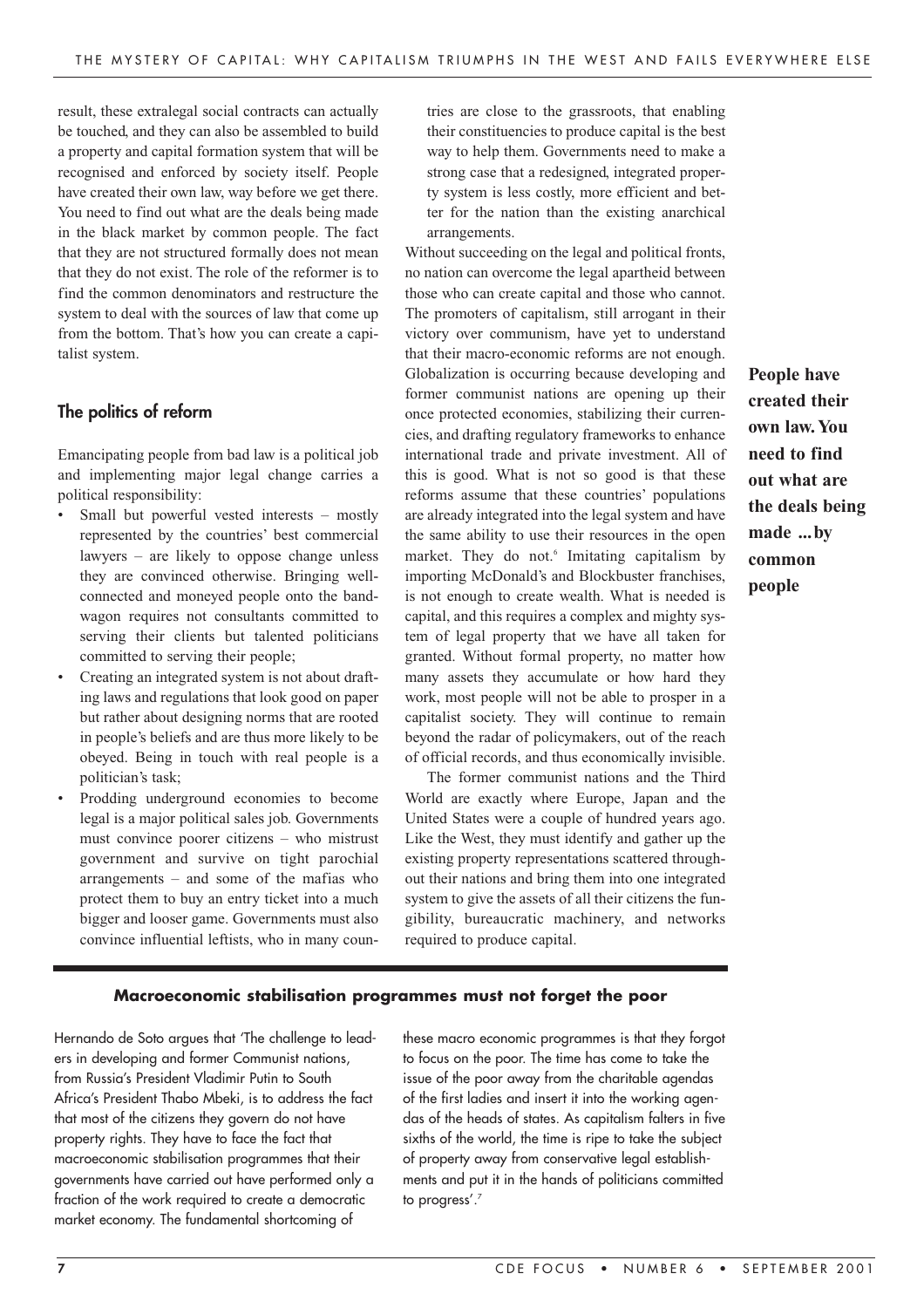#### **Questions from the audience:**

#### **Is market-orientation a pre-requisite on the part of politicians to recognise and take forward the kind of programme you're suggesting?**

In my own country our most important enemies have always been on the right. My first book was dedicated to the left. I agreed with their objectives because their hearts are in the right places, they want to help the poor – but I did not agree on the means. I believed they underestimated the power of markets and libertarian thinking. The first people to pick up our programmes in Peru were on the left, Allan Garcia in the late 1980s and Fujimori who beat the right wing candidate, Vargas Llosa.

# **After putting in place a parallel system in relation to physical and other assets that work and are recognised by people, is there a spontaneous development of capitalism? Do people become more productive because they realise they can retain ownership of what they're producing?**

By 1993 we had implemented reforms in Peru that lowered the time taken to record a company from on average 300 days to just one day. Some 276 000 of those entrepreneurs recorded their businesses voluntarily in new registry offices we set up to accommodate them – with no promise of tax reductions. Their underground businesses had paid no taxes at all. Four years later, tax revenues from formerly extralegal businesses totalled US\$1.2 billion. We

were successful because we modified company and property law to adapt to the needs of entrepeneurs accustomed to extralegal rules. We also cut dramatically the costs of the red tape to enroll businesses. By 1994 Peru had the world's highest growth rate of about 13% per annum. It was a huge shock. The fact is that people do come in.

This is not to say that people do not care about their tax bill. But anybody who is on the streets who lives by borrowing \$10 in the morning and has to pay back \$11 at the end of the day knows how to sliver thin profit margins. The moment you explain to him in simple terms how lowering of the cost of the law to him is going to make it easy for him to come in and allow him to leverage, he can understand this. People at the poorest levels are conscious of these aspects. All we had to do was make sure the costs of operating legally were below those of surviving in the extralegal sector, facilitate the paperwork for legalisation, make a strong effort to communicate the advantages of the program, and then watch hundreds of thousands of entrepreneurs happily quit the underground. Wealth does ensue almost immediately if you get the programme going and it is well structured. Extralegal manufacturers and shopkeepers know basic arithmetic.

Contrary to popular wisdom, operating in the underground is hardly cost-free. Extralegal businesses are taxed, for example, by the lack of good property law and continually having to hide their operations from the authorities. Our research in the

**The risk of legalising**

Writing for the New York Review of Books Jeff Madrick raises a series of challenging practical questions<sup>8</sup>:

• 'The mystery of capital is a theoretical tract. De Soto wants us to believe that property rights are the principal source of economic growth, and that they always have been; but he has written an abstract book about a problem that is decidedly down to earth: "It is the unavailability of these essential [property rights] that explains why people who have adapted every other Western invention, from the paper clip to the nuclear reactor, have not been able to produce sufficient capital to make their domestic capital work… This is the mystery of capital. This is a bolder contention than de Soto may realise. To support it he offers a few examples of how expensive achieving legality can be in the developing world, and he gives a relevant

but oversimplified history of the legal development of land policies in the United States. But in light of the many questions his proposals raise, such arguments are simply inadequate. Can underground business people risk coming out into the open? Is there sufficient market for their goods or services? What is the quality of schools their children will attend? De Soto does not address these issues because he has loftier aims.'

• 'Eliminating regulations would sure energise commerce, but we are eager to know which of these regulations actually have some value and which do not. De Soto assumes that almost all the obstacles in the way of legalising business are the unnecessary handiwork of entrenched, usually corrupt, and elitist bureaucracies, whether they are administered by rightwing dictatorships or well-meaning

democracies. Such reforms would matter but we need some demonstration of just how much.'

**In developing**

**becomes like a private club open only to a privileged few**

**countries capitalism**

• 'One of de Soto's central claims is pa ticularly difficult to accept. Are most of the informal businesses he writes about now willing, as he suggests, to pay taxes in order to enjoy the potential benefits of expansion that legality may, or may not bring? It seems likely that many people will prefer to take a dollar of tax savings today, and remain underground, rather than wait for two dollars of possible but uncertain gains in the future. The basic issue here is not whether legality makes sense or whether everyone would be better off at some future date by legalising the informal economy, but how people can be persuaded to bring about the changes that de Soto recommends.'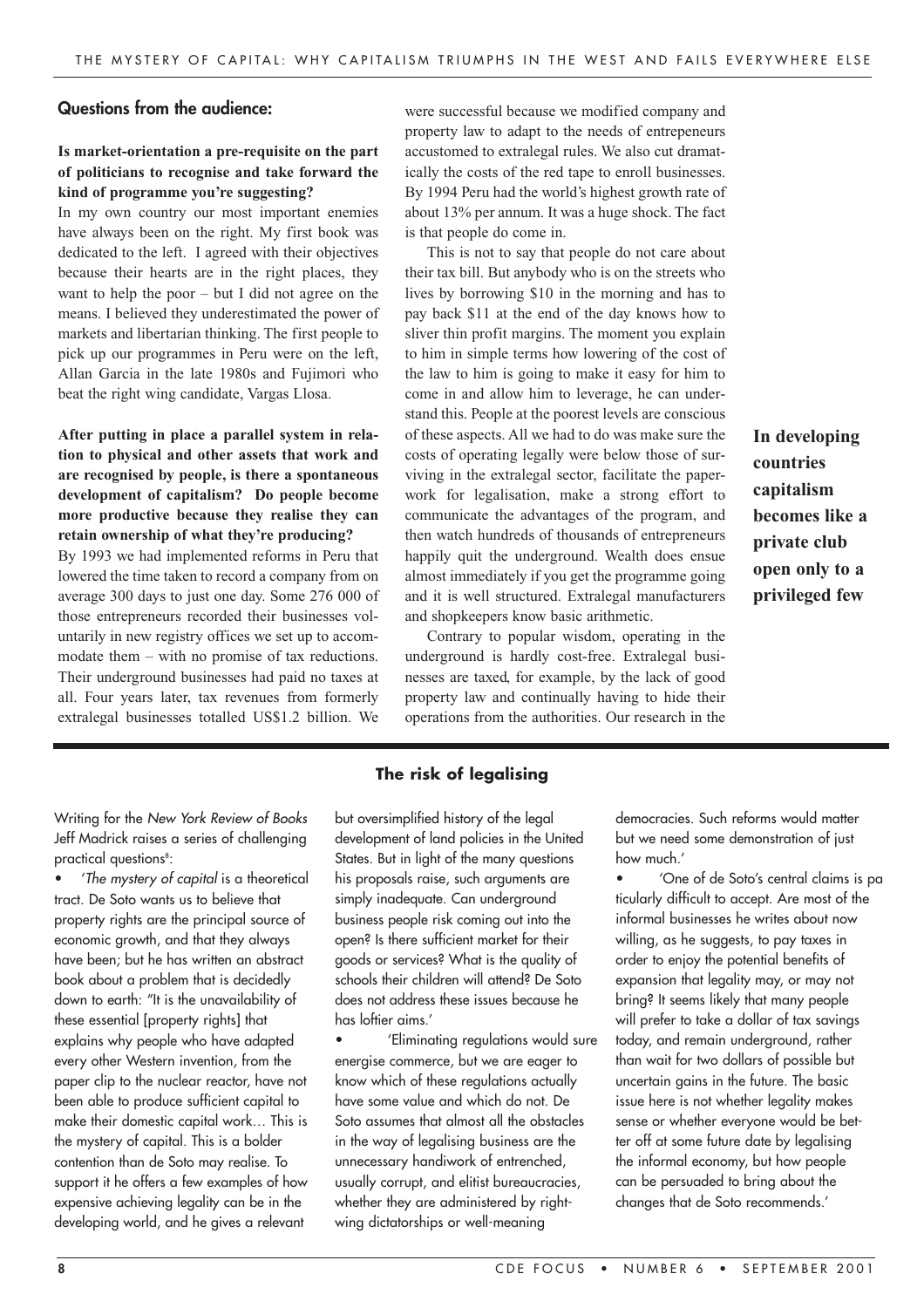countries we have worked with has confirmed that being free from the costs and nuisance of the extralegal sector generally compensates for paying taxes. What determines whether you remain outside is the relative cost of being legal.

**The issue of race and capital is key in South Africa.It's an issue of accessing capital and making capital productive. There's friction between law and the regulations of private institutions. The law does not reach far enough into private corporations to allow us to change that. What is your comment?** 

I do not know enough about SA, I'm interested in learning more. But I do know that if you tell a politician, not a technocrat, that a large number of people are out of the legal system, he should listen.

In Egypt and Peru the majority of the people, the poor, already have assets. You give them an enormous leg-up just by formalising their existing assets. In South Africa a minority has the majority of real estate assets. You need to do something else.

My impression from a previous visit about five years ago is that South Africa is at the beginning of a process that we are at the end of in Latin America. There, poor people have come into town over the last 50 years and taken what was not theirs, according to the law. So redistribution has taken place – spontaneously through people squatting, through agrarian reform programmes, through guerrillas. What we're faced with now is a *fait accompli* and we had better restructure on that basis.

In your case, instead of being the victims of a process of violent redistribution, you can actually do something planned.

**One of the greatest problems we encounter is that the market is inaccessible in SA. Whatever efforts are made to get excluded people into the mainstream of the economy, the fact of the matter is that this is a very difficult task and they never get to the centre.What is your view of this?** You must identify the reasons why they are not accessing the market. In every case, you have to identify the obstacles first, which is complex because many of them are hidden. You identify the obstacles through a consultative process that is parallel to the democratic one. Then you engage in a diagnostic process to help you find out why peasants are not getting their tomatoes to the market and so on.

In Peru, we undertook a cost-benefit analysis of the law and put in systems incentivising the public and public administration to inform us once a procedure had begun so that we could calculate the transaction costs of doing business. That is the only

way you can find out, by measuring things. It really has to do with democracy and getting inside information otherwise it's difficult to understand why people remain on the outside.

**How do you change a system where existing property rights are held by a few? How do you do this without damaging the creation of wealth?** You have to come to a stage where everyone is willing to respect the law because it's got something to offer everyone. What would be important is not just to study the law on how people today – even street vendors who've only been on the street for two months – are coming to arrangements among themselves to understand where the kernel of the law is, you also need to find out if the amount of assets they have in their hands is going to be satisfactory.

Obviously you have to do some kind of re-engineering but that means getting the figures into place before developing a strategy to make the necessary transition.

It might be useful to find out from other countries what redistributive and compensatory measures were taken. Each country has specific characteristics, if the poor are 90% and their assets available to them are only 2%, something else needs to be done than what we're doing in Latin America.

#### **What do you do in a situation where there is no shared understanding that capitalism is the way? Do you start on this path or do you try to get some shared understanding about what path you want to go on is?**

All books have a strategy and I followed my agent's advice to get the kind of title that would be a success in the US. But, if I had to start a promotion programme to get in touch with the poor, the last word I'd use is capital or capitalism. These are terrible words. They are associated with a series of bad things. When you're working in the field with people who are not going to read the book, what words do you use? You need to arrive at a shared understanding with them, and at least 30% of our budget will be for communications, about talking to people with as little misunderstanding as possible. We hold all our public hearings in the streets or open forums, talking to people from different social strata.

'Property creation is not at all like a privatisation program, which involves selling only a dozen or so bundles of assets a year. The goal of property reform is to award property rights for millions of assets to millions of people in a short time. This means that at least half the job is about communications. The leaders of property reform need to describe how popular capitalism will affect many different interest groups, show them the benefits

**The goal of property reform is to award property rights for millions of assets to millions of people in a short time**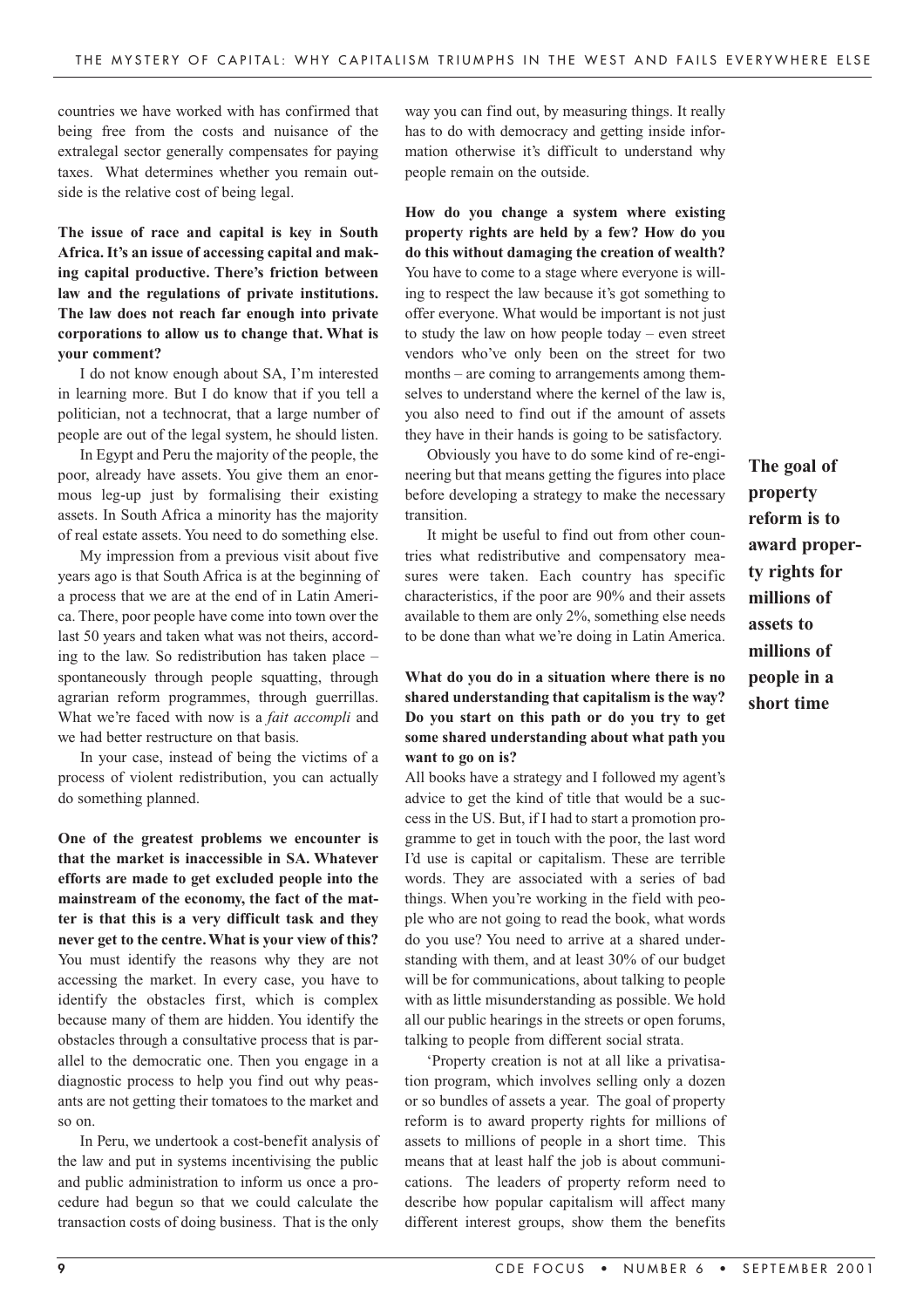they will derive from it, and persuade them that it is a win-win exercise for all segments of society. For the extralegal sector, these leaders must address their pent-up entrepreneurial energy and demonstrate the advantages of integrating a new formal law. For the legal sector, they must explain that the proposed reforms will not hurt legitimate and enforceable rights and that there will be aggregate gains for all interest groups. Creating a property system that is accessible to all is primarily a political job because it has to be kept on track by people who understand that the final goal of a property system is not drafting elegant statutes, connecting shiny computers, or printing multicoloured maps. The goal of formal property is to put capital in the hands of the whole nation.'<sup>9</sup>

#### **What do you do about the 'barking of competing dogs'?**

When you get close to the grassroots you're able to solve most disputes. Much of the competition you see is about different pieces of paper. If there were not, we could be effectively like the West where they can settle property claims on paper. What happened in our country is that we were not able to do so anymore because the paper has ceased to reflect competing claims in any useful manner.

#### **Have you learnt anything unexpected in your country studies?**

The more interesting aspect is really how similar all the countries we've touched on have been rather than how different. What you have to do is learn to express the issue in the local cultural terms that people will understand.

**How do you respond to those critics who say that you have a 'single bullet' theory of development?**  This is a book about property, about capital. I'm not saying that education is not important, or health care is not important, nobody is saying that race is not important, all of these things are and they have to be discussed. But I write one book at a time.

What I'm saying is that there seems to be a very important instrument for creating a market economy that works, that is not in place today and this is a major sticking point.

# **Do you need one or two specific conditions that need to be in place for your exercise to be successful and enable people to accumulate wealth through the creation of titles? What are these?**

Democracy, understood as an information system, is important. Western countries were able to develop successful market economies because they have listening devices and devices that allow them to correct things that go wrong.

Essentially the market revolution is a revolution of ordinary people. It works in different ways in different places but the important thing is that in all of them the 'dogs are barking'. Democracy assumes different forms in different countries. A key difference is where decision-making happens. But governments which have created laws that have enabled the structuring of an efficient market economy that is generally accessible and helps citizens to prosper in equitable conditions, are very tied into the democratic process, understood as a system that is in touch with the 'barking dogs'. There are obviously many formulae for this, a lot of them depend on culture, on talking to your own people in ways they understand. It is a process that is never ending and nobody is ever really totally satisfied.

**There have been some problems with land reform in Latin America where many peasants received land but did not have the skills, knowledge or resources to work that land and some ended up selling land back to the rich people who owned the land before them. Can you reflect on these issues?**

The first thing that became clear when we studied history is that this is a political exercise. You're going to change society and in each case you have to decide what you're going to do. Those countries that have embarked on reform as a technological exercise have not been very successful. Giving people access for their assets to enter the market is emancipation, a tremendously political exercise. It requires communication at the political level. In the case of Peru, once we convinced government to address the 90% that was this constituency we structured a plan so that it could proceed. The question is: is the message the same for each group? It's not. So, your overall strategy has to take into consideration that different groups are going to require different messages.

We did not touch those that already had private property secured by the old establishment system. They were in parts of town that were easy to isolate and put boundaries around. We said, 'you keep the old Spanish registry system. We're going to touch those who cannot get inside the registry'. So, immediately we covered ourselves on the flank. What happened of course, is that the new system we brought in with all its information technology was much more effective and secure than the old one. The people in the old system started complaining. That's the way it should be, it's like pulling on a string, you can't push a string but you can pull it.

A different strategy is needed for the agricultural sector. There are at least 400 sociologists to tell **Prodding underground economies to become legal is a major political sales job**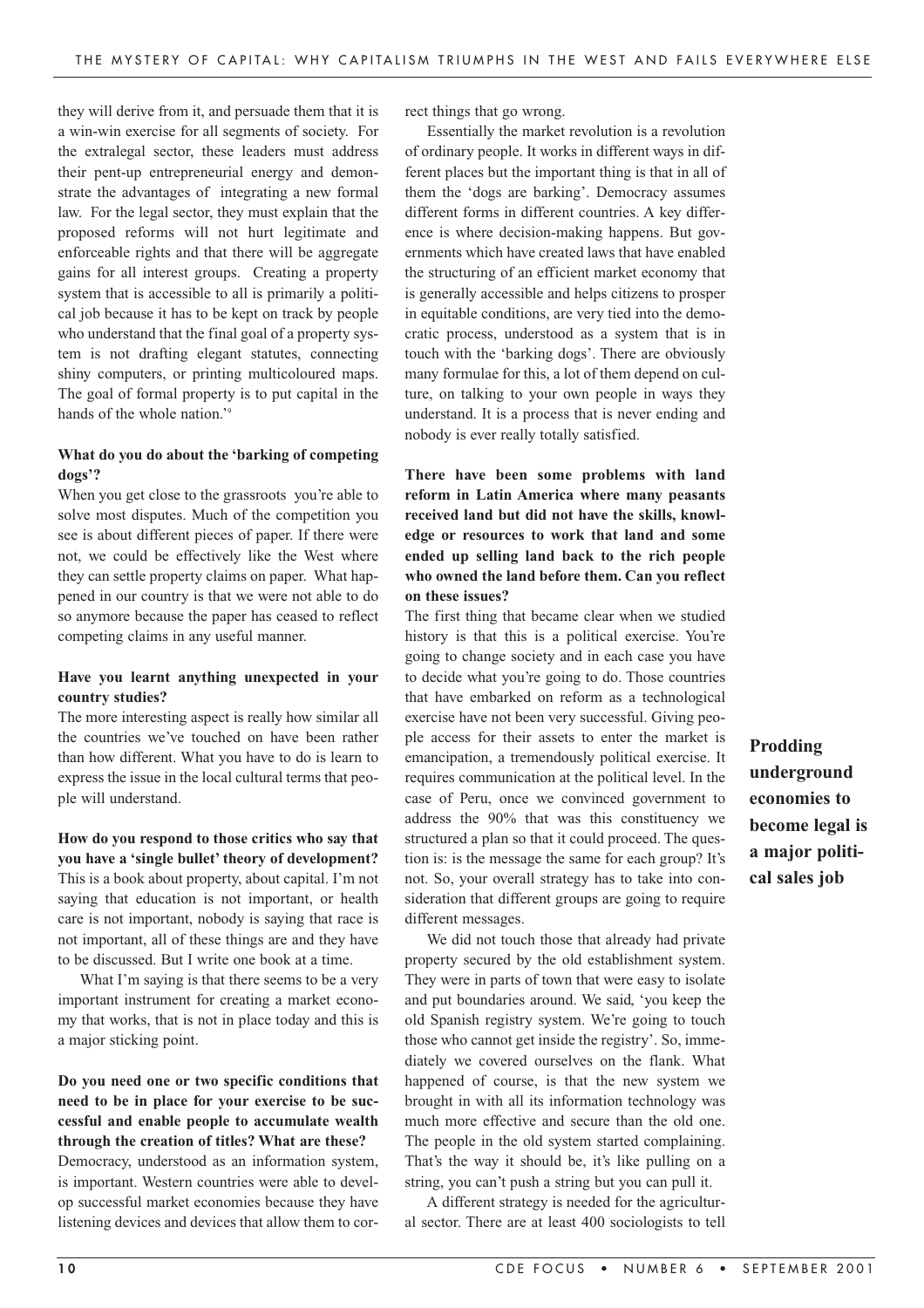you that Peruvians are built to work in communities of the Andean Indian sort and they spend a lot of time funded by Wisconsin university to affirm that. You do not walk into that battle and face a Waterloo, you start in the urban sector to which the same indigenous people have migrated and broken up their land into different plots. Some of them are organised collectively but in response to practical considerations. They are operating in terms of a local social contract. You do your work in the urban areas then after a while peasants start wandering down to Lima to demand that you do this with them back home and then you pull the string. It's a strategy.

In our part of the world we have had to deal with squatters controlling 5-10% of Peru's territory. They're big entrepreneurs and make a lot of money. You have to create a space in the law for them to become formal real estate dealers. It depends what kind of political action you're ready for. In Peru we were tired of violence so we absorbed them.

We have at least fifteen sectoral messages. If the head of state does not understand the need for a political message or is unwilling to adopt it, it is not going to happen. You need engaged leaders who can communicate, you've got to give them the instruments and work everybody's interest into this. You have to popularise the message. That must be built into the strategic plan.

## **Even in countries where there are supposedly adequate legal frameworks and property rights one finds that the rich are getting richer and the poor are getting poorer. Are property rights the main issue?**

I'm not a defender of the status quo on property rights. What I'm saying is that a property rights system brings with it many more answers than just certification of ownership. It allows credit and investment to work, it allows the Peruvian or Brazilian telephone company to capture the value of a series of things that are close to or about the assets, but are not the assets themselves.

There's a continual debate back and forth about property rights. The creation of information technology is an interesting example. Originally the idea of linking cheap computers together was started for defence purposes, but the professors and students working on this saw the commercial possibilities of using this as the internet. Bankers were at a loss. There was no way of creating a property right over blueprints or ideas on how to interconnect software. New conceptions had to be developed. Law firms in northern California started creating what they called consignee papers that venture capital could use in standard ways to finance crazy ideas. On the east coast, on Wall Street, people started creating bonds that they could launch on the market since the banks were not willing to act. Banks did not like this at all and called them junk bonds. In the US, bankers were responsible for 80% of all financial intermediation in that country in the 1960s. Today, they are only responsible for 30%. The revolution behind banking has been a revolution in property rights – that is, about how you can claim a right to one thing or another.

If there is a concern today that the existing property rights system benefits too many multinationals rather than other companies, there will be a dialogue and a debate and the system will be adjusted. The important thing is that it is adjusted through law. For that you need a property rights framework. The moment you have this debate outside property law, which is what happens in a developing country like mine, it becomes unmanageable.

It is so important to bring everyone within a framework of rules because then you'll be able to identify the surplus value that is hidden in assets and in social contracts. But it is also within the con-

**You have to popularise the message. That must be built into the strategic plan**

#### **Bad culture or bad laws: Which keeps countries poor?**

Michael Novak contrasts de Soto's rejection of culture as an explanation for economic backwardness with the views of twenty-two authors that Lawrence E Harrison and Samuel P Huntington have assembled in *Culture Matters.*

The latter argue, 'After a half-century of development assistance, half of the adult population in twenty-three countries (mostly in Africa) are illiterate; life expectancy is below sixty years in fortyfive countries; children under five die at rates in excess of 10% in thirty-five countries; and democracy remains non-existent or weak in most of Africa and Asia and parts of Latin America. The three prominent theories of the twentieth century – that these failures are explained by colonialism, dependency and racism – have lost their power to persuade. Thus the cultural theories of Alexis de Tocqueville, Max Weber and Edward Banfield seem to offer better models.' <sup>10</sup>

So which is it? asks Novak. 'Is de

Soto correct that institutions unlock the gate into development? Or is it culture? De Soto is surely right that simple changes in law have had a dramatic effect on economic behaviour. On the other hand, at least some changes in culture are needed to propel political support for the institutional reforms de Soto calls for. Culture, not institutions, determines the success of a society. But new institutions can change a culture for the better. These two truths…complement each other.' 11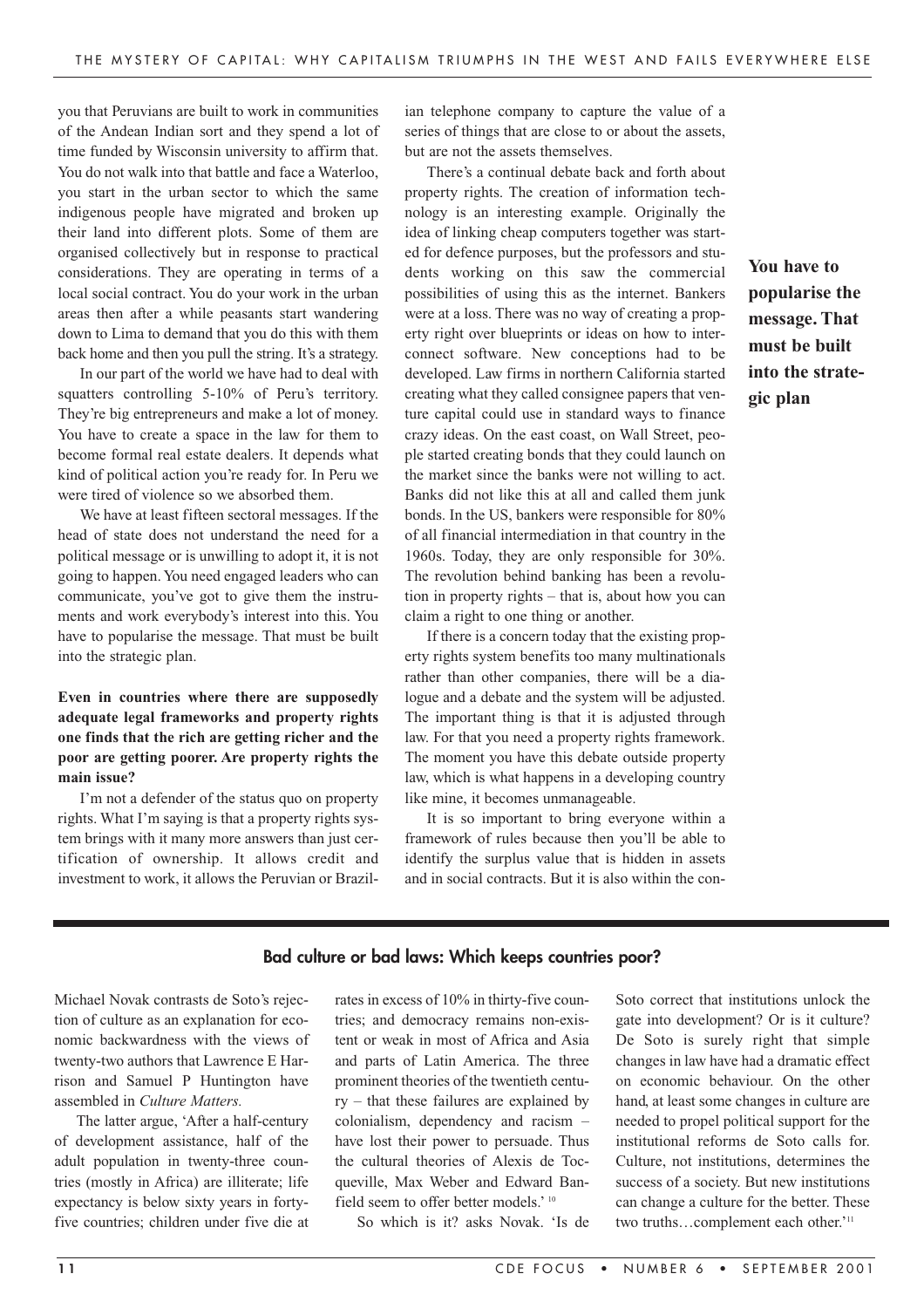text of rules that you can have a more productive debate on how to arrange rights in such a way that most people are satisfied and more wealth is produced.

# **The 'culture' theorists have gone for you. Can you talk about the role of culture and the criticisms that have been made of your book?**

Obviously cultural differences are real but what do you do with a bland statement from somebody in an Ivory Tower at a US university saying 'It's cultural. You Latin Americans are just culturally different'? What do you do with the argument that if Third World people failed to prosper, it is because they 'missed the Protestant Reformation, or they are crippled by the disabling legacy of colonial Europe, or their IQs are too low'? 12 The suggestion that it is culture that explains the success of such diverse places as Japan, Switzerland and California and culture again that explains the relative poverty of such equally diverse places as China, Estonia and Baja California, is worse than inhumane; it is unconvincing. The disparity of wealth between the West and the rest of the world is far too great to be explained by culture alone. Most people want the fruits of capital – so much so that many, from the children of Sanchez to Kruschev's son, are flocking to Western nations.' 13

Every time something does not work or you cannot explain it, it's tossed into a big jar with a big label that says 'it's cultural'. Behind most of those arguments there is an ethnic or racist component. It is basically a way for Anglo-Saxons in North America to feel good about themselves.

What we try and  $do - as I've indicated with$ finding out where the 'dogs bark' – is to catch culture where it can be caught. I try to catch it by things that are significant and specific, I don't go into broad generalisations. We're dealing with an evolving culture all the time, but the way we deal with this is through political and legal instruments, not by just talking about it.

**The disparity of wealth between the West and the rest of the world is far too great to be explained by culture alone**

#### **References**

- 1 De Soto, H 'The mystery of capital' in a nutshell Instituto Libertad y Democracia, February 2001, p1.
- 2 De Soto, H 'The mystery of capital' in a nutshell Instituto Libertad y Democracia, February 2001, p1.
- 3 De Soto, H 'The mystery of capital' in a nutshell Instituto Libertad y Democracia, February 2001, p1.
- 4 De Soto, H 'The mystery of capital' in a nutshell Instituto Libertad y Democracia, February 2001, p1
- 5 De Soto, H 'The mystery of capital' in Finance and Development International Monetary Fund, March 2001, pp29-33.
- 6 De Soto, H The mystery of capital: Why capitalism triumphs in the West and fails everywhere else Basic Books, 2000, p210.
- 7 De Soto, H 'The mystery of capital' in a nutshell Instituto Libertad y Democracia, February 2001, p2
- 8 Madrick, J 'The charms of property' in The New York

Review of Books Volume XLV111, Number 9.

- 9 De Soto, H The mystery of capital: Why capitalism triumphs in the West and fails everywhere else Basic Books, 2000, p205.
- 10 Novak, M Book Review: Is it bad culture or bad laws that keep some countries poor? Weekly Standard, 15 January 2001
- 11 Novak, M Book Review: Is it bad culture or bad laws that keep some countries poor? Weekly Standard, 15 January 2001
- 12 De Soto, H The mystery of capital: Why capitalism triumphs in the West and fails everywhere else Basic Books, 2000, p4.
- 13 De Soto, H The mystery of capital: Why capitalism triumphs in the West and fails everywhere else Basic Books, 2000, p4.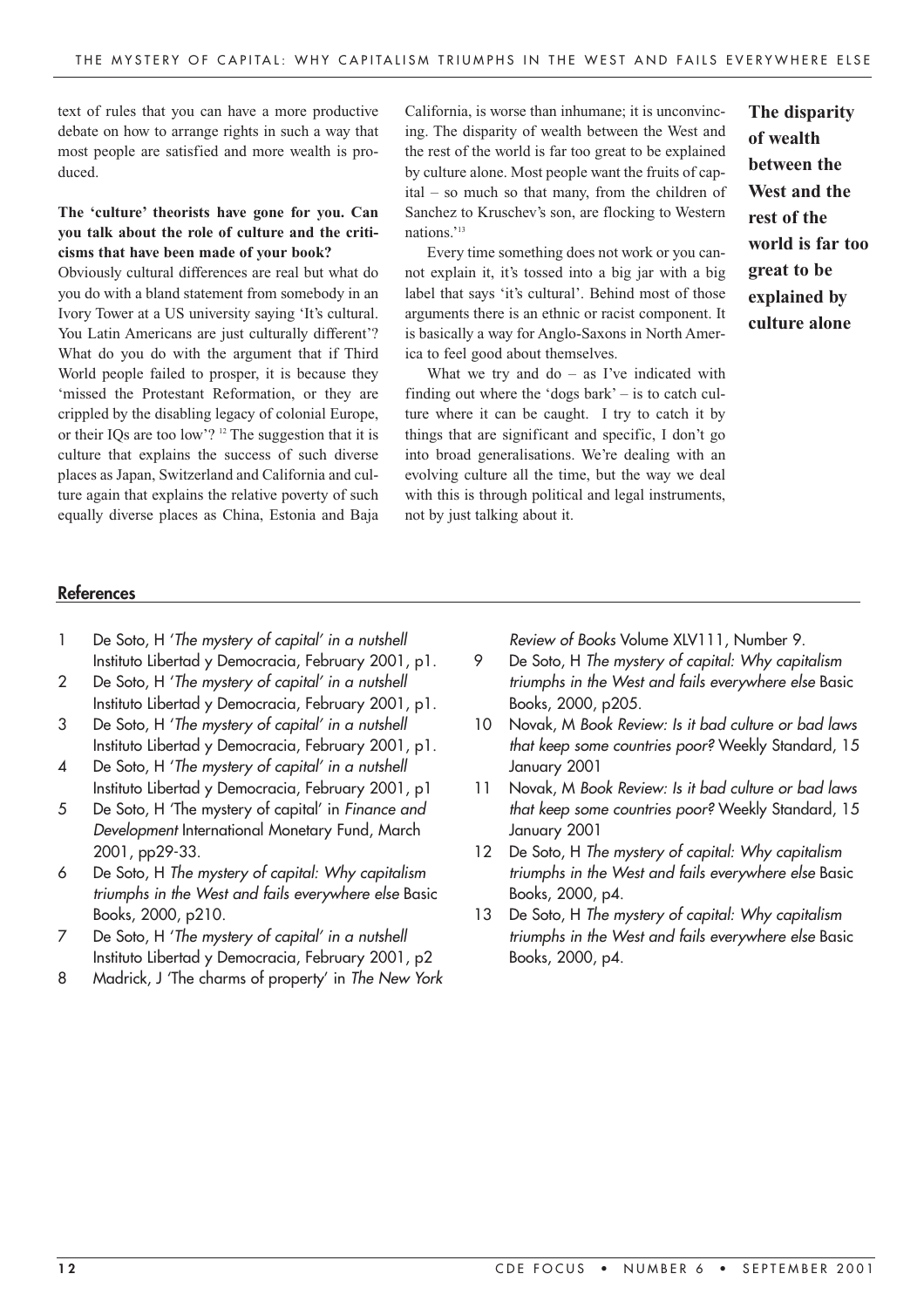# **Participants in the seminar**

| Firoza Adam               | Economist, Chamber of Mines of SA                                |
|---------------------------|------------------------------------------------------------------|
| Ricardo Alen Sani         | First secretary, Embassy of Chile                                |
| Dr Fitzroy Ambursley      | Lecturer in economics, University of the Witwatersrand           |
| Francis Antonie           | Senior economist, Standard Bank                                  |
| Roger Baxter              | Chief economist, Chamber of Mines of SA                          |
| Ann Bernstein             | Executive director, Centre for Development and Enterprise        |
| Jack Bloom                | MPL: Whip, Gauteng Provincial Legislature                        |
| Margali Bourdat           | Research co-ordinator, Small Business Projects                   |
| Nigel Bruce               | MP, Parliament of SA                                             |
| Jim Buys                  | Chief economist, Anglo American Corporation of SA                |
| Cas Coovadia              | Transformation general manager, Banking Council of SA            |
| Dr Simon Dagut            | Senior research co-ordinator, CDE                                |
| Gabriel Davel             | Chief executive officer, Micro Finance Regulatory Council        |
| Dr Paul Davis             | Chairman, Medical Rescue International                           |
| Anchen Dreyer             | MPL: Whip, Gauteng Provincial Legislature                        |
| Dennis Dykes              | Chief economist, Nedcor Investment Bank                          |
| Nick Erasmus              | Researcher, Gauteng Provincial Legislature                       |
| Prof Johan Fedderke       | Senior lecturer in economics, University of the Witwatersrand    |
| Dr Gillian Godsell        | Independent consultant                                           |
| Judi Hudson               | Senior research co-ordinator, CDE                                |
| Prof Douglas Irvine       | Senior associate, CDE                                            |
| Dr Azar Jammine           | Chief economist, Econometrix                                     |
| Jonathan Katzenellenbogen | Economics editor, Business Day                                   |
| Gavin Keeton              | Economist, Anglo American Corporation of SA                      |
| Derek Keys                | Private                                                          |
| Prof Robin Lee            | Consultant, Robin H Lee Associates                               |
| Peter Leon                | Partner, Webber Wentzel Bowens                                   |
| Prof John Luiz            | Senior lecturer in economics, University of the Witwatersrand    |
| Stephan Malherbe          | Chief executive, Genesis Analytics (Pty) Ltd                     |
| Dawn Marole               | Deputy chief executive officer, Fabcos                           |
| Irene Menell              | Chairperson, Read Educational Trust                              |
| Thembekile Mlangeni       | Economist, Department of Trade and Industry                      |
| Kurt Morais               | Latin American researcher, SA Institute of International Affairs |
| Mpho Mosemane             | Communications consultant, Johnnic Communications                |
| Sello Mosieleng           | Researcher, City of Johannesburg Metropolitan Municipality       |
| Thabo Mosololi            | Chief executive officer, Gobodo Incorporated                     |
| Mokela Mothabela          | Executive director, National African Farmers Union               |
| Zoyisile Mothobi          | President, Soweto Junior Chamber of Commerce                     |
| Dr Nthato Motlana         | Chairman, Kwacha                                                 |
| Sanusha Naidu             | Senior Africa researcher, SA Institute of International Affairs  |
| Enos Ngutshane            | Executive manager, SA Rail Commuter Corporation Ltd              |
| Brendan O'Connor          | Chief executive officer, Rotek Industries (Pty) Ltd              |
| <b>Henderson Patrick</b>  | Programmes and project development director, USAID               |
| Sue Ford Patrick          | Consul-general, United States of America                         |
| Kevin Slaney              | Strategic Projects, First National Bank                          |
| Michael Spicer            | Executive vice-president, Anglo American Corporation of SA       |
| <b>Butch Steyn</b>        | MPL, Gauteng Provincial Legislature                              |
| Aleberto Valencia         | Minister Counsellor, Peru                                        |
| Yunaid Waja               | Partner, Tax and Business Consultants                            |
| John Wilkinson            | Managing director, Price Waterhouse Coopers                      |
| Dr Boris Yopo             | His excellency, the Ambassador, Embassy of Chile                 |
| Theo van Wyk              | Executive director, Remgro Limited                               |
| Paul Zille                | Land Reform Credit Facility, Khula Enterprise Finance Ltd        |
| Rev Keith Zondi           | Deputy minister, Department of Public Works                      |